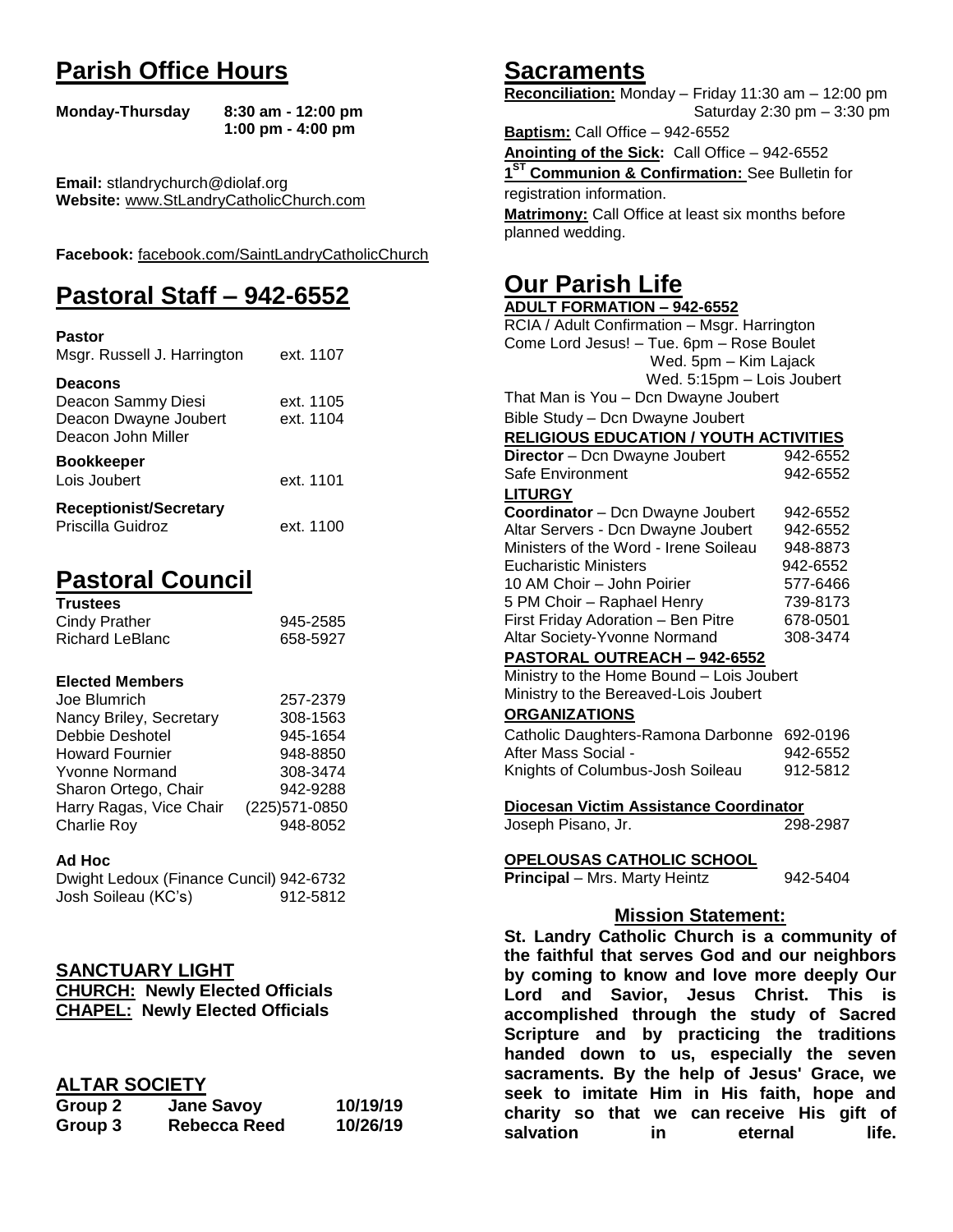**Volume 68, No. 42–** *Twenty-ninth Sunday of Ordinary Time* **– October 20, <sup>2019</sup>**

# *From the Desk of Msgr. Harrington…*

From the summer of 1994 to the spring of 1996 I lived in Forest Hills, Massachusetts, one of those old neighborhoods of Boston. I lived on the third floor of a very large rectory with two other priests at St. Andrew's Catholic Church. The parish is now closed, and both of my friends have passed on; Fr. Bob O'Brien and Msgr. Richard Mehm. It was a wonderful two years that we shared that gave me so many great memories. I loved the people of St. Andrew's, especially my two good priest friends.

Outside of my room was a large deck/porch that I rarely ventured on to. It was often the hangout for these huge ravens that never liked to share their territory. This became the first lesson I learned about the difference between a crow and a raven.

The other side of the third floor looked over into Forest Hills Cemetery, one of the largest and most prominent cemeteries of Boston. Two of the more famous people buried there were the playwright Eugene O'Neill and the poet e. e. cummings. The poetry was not my favorite part of American literature, but the plays of O'Neill always inspired me. They challenged me to look at the story of the human person, many times filled with sorrow or longing, fallen dreams or dancing with despair. His plays were always beautifully written. There were a number of times when I strolled though the cemetery and reflected on these things, especially in the fall.

The old maple trees throughout the cemetery wore various shades of orange and crimson, yellow and scarlet that defined fall in New England. It was truly breathtaking. So many tourists came not only to this cemetery, but of course, all along the north east to witness the changing of the colors of the leaves. This spectacular transition from summer to winter stirs many to behold the beauty of creation, the wonder of God and His handiwork.

Autumn teaches that our perception of transitions in our lives does not always have to be negative or threatening. The movement of color as the tree's life force prepares for winter brings about a dying that still leads to life. Leaves falling to the ground are not just a nuisance for our meticulous lawns, but a reminder that we too fade, die and are lifted up in the spring. Every transition we face is about a dying that moves towards a new life.

To look into the face of God's creation is to see and hear His message to us.

"I never abandon you. Even in the dying, the changing, the surrendering, I am always with you. Even though you move towards winter, I will always be there with you and bring you to spring. No matter how difficult the transition, you must believe that you are never alone. The transition brings color and hidden life, vibrancy and purpose. In the dying of the leaves, there is the coolness and briskness of my very breath. This breath is given to you freely and with the power of my love."

"Even in the darkness as the sun seems to abandon the earth, I will never leave you. As the shadows cross the day and make your hearts yearn for the light, know that my light radiates within you. I cannot change this; it is who I am. It is who I choose to be. It is who I want to be. I am your god, you are my people, each and every one of you. My being is inscribed on your heart."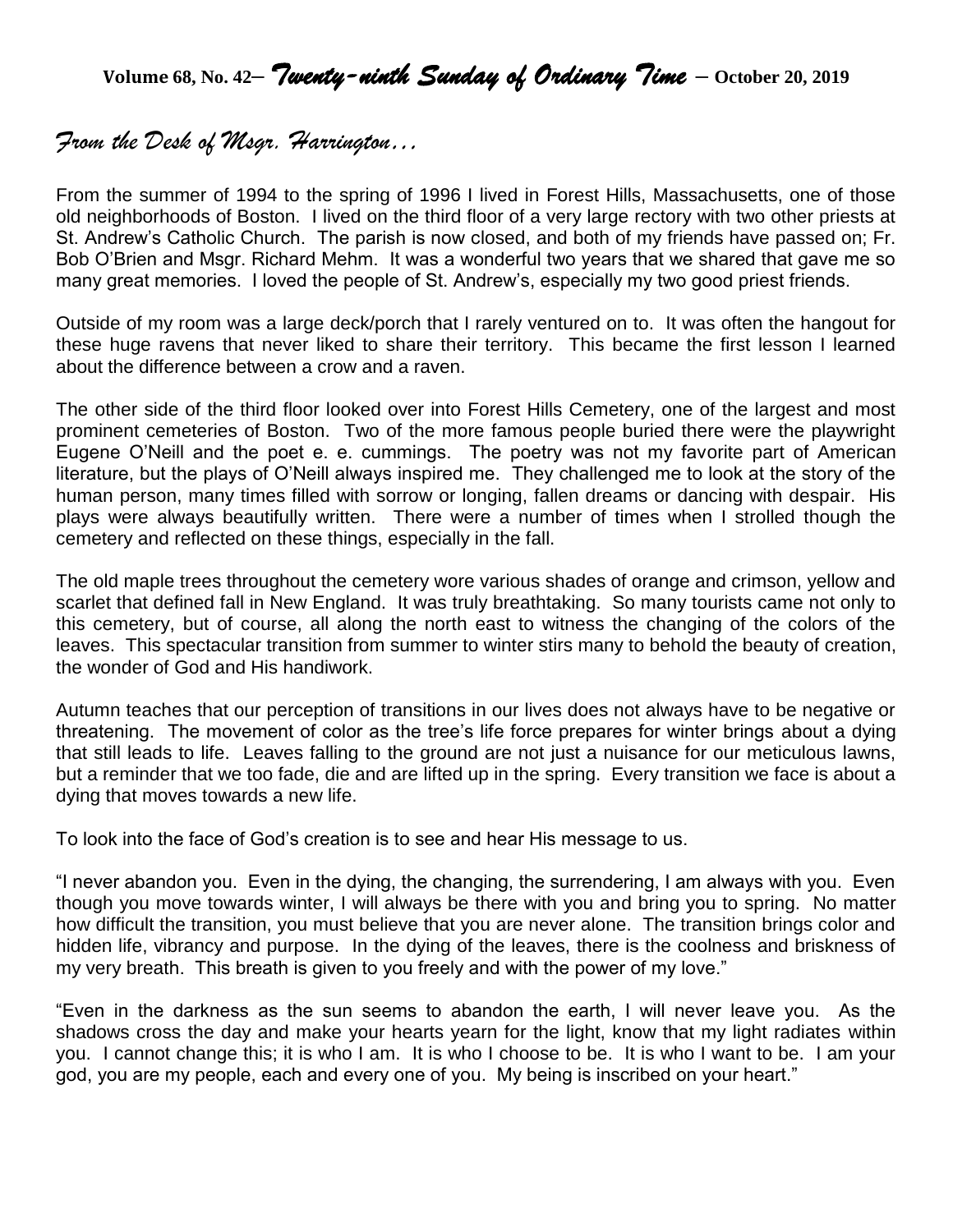## **POPE FRANCIS' INTENTIONS –**

**OCTOBER - Missionary "Spring" in the Church** That the breath of the Holy Spirit engender a new missionary "spring" in the Church.

## **OFFERTORY COLLECTIONS –**

#### **October 13, 2019**

| <b>REGULAR</b>            | \$9731.15 |
|---------------------------|-----------|
| <b>GOAL</b>               | \$9000.00 |
| Maintenance & Repair Fund | \$181.00  |
| Poor & Needy              | \$300.00  |
| <b>World Missions</b>     | \$231.00  |
|                           |           |

Thank You for Your Generosity!

#### **2nd Collection**

**10/20/19** – Bishop's Services Appeal **10/27/19** – OCS Foundation

#### **REMINDERS FOR THE WEEK Sun. – 10/20**

#### **Mon. - 10/21**

| 10:00am            | <b>Bible Study</b>        |
|--------------------|---------------------------|
| 5:30 <sub>pm</sub> | Rosary @ Grotto (CDA)     |
| 6:00pm             | Rosary @ Lafleur Monument |
| 6:00pm             | <b>Bible Study</b>        |

## **Tue. - 10/22**

**6:00pm** Come, Lord Jesus!

#### **Wed. - 10/23**

| 6:00am | TMIY              |
|--------|-------------------|
| 5:00pm | Come, Lord Jesus! |
| 5:15pm | Come, Lord Jesus! |

**Thu. - 10/24**

## **Fri. - 10/25 – Office Closed 9:10am** OCS Homecoming Mass

**Sat. - 10/26 8:00am** Mass in Valentin Hall

#### **\*The Rosary is prayed immediately following each Weekday Mass.**

# **READINGS FOR FAITH SHARING**

## **Twenty-ninth Sunday in Ordinary Time**

**Ex 17:8-13** As long as Moses kept his hands raised up, Israel had the better of the fight.

**Ps 121** "Our help is from the Lord, who mad heaven and earth."

**2 Tm 3:14-4:2**The scriptures train you to stay with the task.

**Lk 18: 1-8** Be persistent in prayer, especially In the pursuit of justice.

From the patriarchs to the early apostles, God comes to the help of all those who ask. Moses raises his staff to elicit God's help when Joshua engages his opponent in battle. "Our help is from the Lord," we sing in the psalm. Paul tells Timothy that God is with him in proclaiming the word. Jesus assures his disciples that God will respond if they are persistent. Let us be assured that we can continue to seek help from God today.

#### **PRAY FOR OUR SEMINARIANS**

| -Michael Vidrine                  | St. John, Melville                                   |
|-----------------------------------|------------------------------------------------------|
| -Trey Fontenot                    | Sacred Heart of Jesus, VP                            |
| -Garrett Broussard OLOGC, LC      |                                                      |
|                                   | Father, in your plan for our salvation you provide   |
|                                   | shepherds for your people. Fill your Church with the |
| spirit of courage and love. AMEN. |                                                      |

### **PRAY FOR A PRIEST EACH DAY**

| <b>Sunday, 10/20</b> |  |
|----------------------|--|
| <b>Monday, 10/21</b> |  |
| Tuesday, 10/22       |  |
| Wednesday, 10/23     |  |
| Thursday, 10/24      |  |
| <b>Friday, 10/25</b> |  |
| Saturday, 10/26      |  |
|                      |  |

**Fr. Mikel Polson Monday, 10/21** Fr. Herve Pacivitch, SJ **Fr. Hernando Ramirez, SJ Wednesday, 10/23** Fr. Francis Renfroe, SJ **Fr. Louis Richard, VF Friday, 10/25** Fr. Michael Richard **Fr. Rusty Richard** 

Eternal Father, we lift up to You, these and all the priests of the world. Sanctify them. Heal and guide them. Mold them into the likeness of Your Son Jesus, the Eternal High Priest. May their lives be pleasing to You. In Jesus' name we pray. AMEN

#### **AFTER MASS SOCIALS**

**Each Sunday, following the 8am and 10am Masses we gather in the South Sacristy of the church for coffee & donuts and FELLOWSHIP! Everyone is welcome! Please use the outside entrance near the southeast corner of the church. Please do not enter through the sanctuary. Please, NO FOOD in any other area of the church.**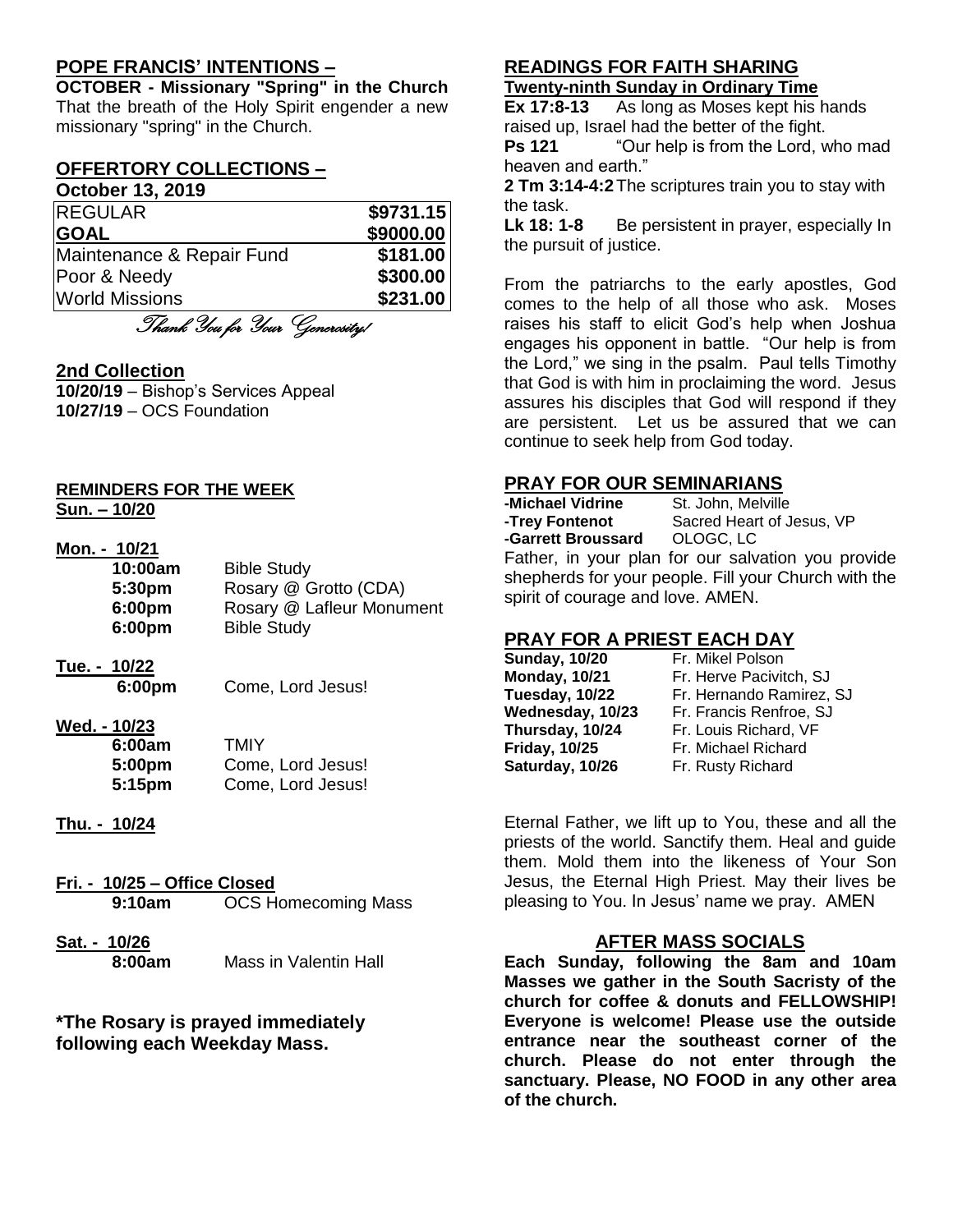## **MASS INTENTIONS**

#### **Saturday, October 19**

**4:00pm** Wayne, Jeanette & Jonathan Lalonde; Leroy & Elia Huguet; Carolyn M. Bertrand; Norris Leger, Toby & Winnie Lalonde & Family; Frank & Marguerite Miller; Neal Whipp Family & Fr. Joseph C. DeLuca; Ross Hulin; Madelyn McKinney; Rebecca "Becky"Sylvester; Special Intention; Charles F. Going & Wm. Hatch Families; Come, Lord Jesus Groups; Patrick Murray Labbe; Robert (Bob) Chachere; Willard "Bubba" Andrepont

#### **Sunday, October 20**

**08:00am** Youle, Therese & John Ray Fontenot and Martin J. St. Amand; Bernel, Arthur & Eva Fontenot; M/M John, John Jr., Jacob & Michael FaKouri; Murphy Allen Lanclos, Sr. & deceased family members; Fernando & Lucilia Melo **10:00am** Hushel Bordelon; Malcolm "Slick" &

Margaret Martin; William "Billy" H Jarrell, Jr.; Lawrence Kelly & Darius & Zetta Deville; Dorothy " Dot" Durio; M/M Lee Martin, Jon Martin & Loray Martin Bertrand & Rita Darby; M/M Ezra Martin & Denise Hull; Kermit Christ; Marty Ortego Family; Harriet H. Doucet; Carol, Joyce & Baby Ortego; Daniel Beaugh; John N. Harper (BD); Lee & Beverly Faul & Mark Capone Jr.; John Keith Marks; Anna Lee Doucet Beadle; M/M Emillian Bodin & Joyce Lagrange; Lou Ella Fontenot Soileau; Stephen Taylor; Nita & J. Y. Bordelon Sr.; Souls in Purgatory; Guise Tran Ho

**5:00pm** St. Landry Church Parishioners **Monday, October 21**

**12:05pm** Nita & J. Y. Bordelon Sr.; Roland Boudreaux (DA)

#### **Tuesday, October 22**

**12:05pm** Roy & Justine L.Elder Family; Wilma Guillory; Nita & J. Y. Bordelon Sr.

#### **Wednesday, October 23**

**12:05pm** Martin Sr., Angela, Martin Jr.& Wilda Cosgrove; Marilyn H. Schexnayder; Joe Lalonde (BD); Nita & J. Y. Bordelon Sr.; Brennon Mark Miller (BD); Thomas B. Schexnayder; Doris T. Collins

#### **Thursday, October 24**

**12:05pm** Nita & J. Y. Bordelon Sr.

#### **Friday, October 25**

**12:05pm** Nita & J. Y. Bordelon Sr.; Jackie David Bordelon

#### **Saturday, October 26**

**08:00am** Nita & J. Y. Bordelon Sr.

#### **PRAYER INTENTIONS**

Laurey Andrus, Rena Mae Angelle, Dannie Ardoin, Brenda & Dennys Baird, Camden Barnard, Victoria Barron, Eric Baquet, Mona Bernard, Rada Bono, Derek Bourque, James Buford Bergeron, Paula Bienvenu, Robert Bienvenu, Elaine Billeaudeau, Marty Billeaudeau, Randy Bordelon, Ricky Bordelon, Alexandra Boudreaux, Mildred D. Boudreaux, Joan Brady, Eden Broussard, Tammy Broussard, Nico Campbell, German Cardoza, Cameron Karle, Ronnie Collette, Betty Cormier, Leroy Darbonne, Glenda G. Darbonne, Christopher Darby, Angie Dejean, Barbara Dopson, Lee Dubuc, Wanda Dupre, Glyn Durio, Willie Mae Emonet, Johnny Fontenot, Brandon Fuselier, Glenda Gaudet, Albert Going, Robert Going, Jr., Sarah Groth, Amelia Guillory, Gabrielle Hanson & Family, Norma Hargroder, Jeanette Harville, Carol Hebert, Scott Hebert, Eva Herbert, Corrace Hollier, Yola Huckaby, Rosalie Jackson, Bryan Fontenot, Jo Ann Jones, Leon Khan, Joyce LaCasse, Charles Kenneth Lalonde, Sr., Vergie Lanclos, Lisa Leblanc, Jenny Ledoux, Ronald Leger, Ronnie Leger, Sawyer Leger, Paul Leleux, Margie Lintzen, Cassandra Marceaux, Malcolm Marcus, Kathy Martin, Verna Martin, Heather E. Matt, Sidney Matt, Taylor Morales, Glenda Moreau, Larry Moreau, Catherine Ned, Julia Ortego, Gene Paillet, Mary Paillet, Elliot Pavlovich, Belle Pitre, Glenda Pitre, Michelle Poulet, Butch Richard, Gerald Roy, Emery Richard, Jessie Richard, The Keith Richard Family, Geneva Scallon, Pap Roy, Betty Slaughter, Jason Sonnier, Elaine Soileau, Ronald Speyrer. Fred Stafford, Andrew Stelly, Audrey Stelly, Andrew Tarleton, Richard Tatman, Ervin Thibodeaux, Margaret Thibodeaux, Brett Walker, Augustine Wilson, Brad Woodel, Evelyn Wyble, Caleb **Zachary** 

**(It is diocesan policy that we must have permission from any individual that is to be placed on the list of intentions prior to their name being listed.)**

### **CEMETERY BLESSINGS**

- **Oct. 27 St. Landry Cemetery – 11:15am**
- **Nov. 2 Garden of Memories – 10am**
	- **Nov. 2 Serenity Cemetery – 10am**
- **Nov. 3 Bellevue – 2pm**
- **Nov. 3 Myrtle Grove – 2pm**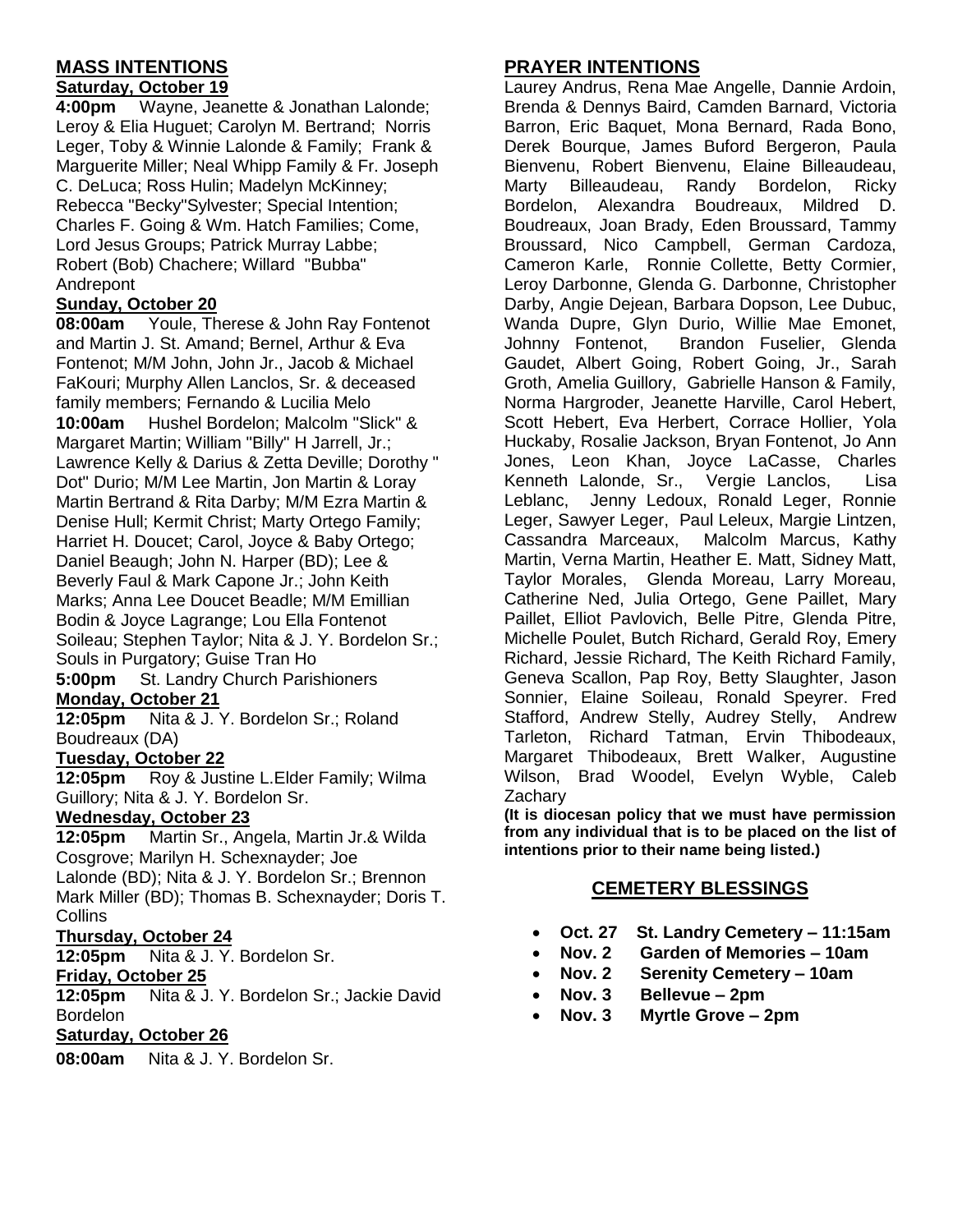## **VETERANS**

**On November 9th, during our Saturday anticipated Mass, we will be recognizing our local Veteran's in a special way. Reserved seating will be provided for all Veterans past and present and there will be a brief ceremony at the Lt. Fr. Verbis Lafleur monument immediately following the Mass. Please join us as we pay tribute to our brave men and women who serve to protect our freedom!**

#### **ALTAR SERVERS**

**We are always looking for more young people who desire to serve our Lord in this very important ministry! All Students who have made their 1st Holy Communion through HS are invited to become servers… Parents contact Deacon Joubert for more information.**

#### **MUSIC MINISTRY**

**We are always looking for new voices to enhance our ministry of liturgical music! If you feel called to share your talents in this capacity, call one of our choir directors – JP Poirier (337) 577-6466 or Rafael Henry (337) 739-8173, or call the parish office and someone will get with you!**

#### **KNIGHTS of COLUMBUS**

**The Knights of Columbus, Council #1173 meets on the second Thursday of each month. Call Josh Soileau (337)912-5812 if you are interested in joining.** 

### **COME TO THE WELL**

**"Come to the Well" A Day of Hope for those suffering the loss of a loved one. November 9, 2019 - 9:00 a.m. - 5:00 p.m. (Check in begins at 8:30 a.m.) The day includes anticipated Mass and opportunities for the Sacrament of Reconciliation.** Diocese of Lafayette **Immaculata Center - 1408 Carmel Dr. – Lafayette, LA 70501-5215. "Come to the Well" is a day of hope for those suffering the loss of a loved one, including loss by suicide, accidental death, infertility, miscarriage, illness, stillbirth, SIDS, adoption placement, abortion, and any other life losses. Those who work in bereavement ministries or reproductive grief are also invited. Pre-registration is required. Cost is \$35 per person. RSVP with payment by November 1, 2019. Link for online registration: <https://secure.acceptiva.com/?cst=eJQcnF>.** 

**Contact: Trista Littell at 337.261-5598 for more information.**

### **ENGAGED ENCOUNTER**

**Spend a weekend away from the cares and distractions of everyday living. Attend a Catholic Engaged Encounter Weekend. The weekend is open to any engaged couple wanting to prepare for a deeper more meaningful life together in a marriage recognized by the Catholic Church according to its Church law. Upcoming weekend dates are November 8-10, January 10-12, March 6-8. For cost of weekends, other dates, and to learn more, visit our website at www.ceelafayette.org or contact Paul & Carolyn Trahan at (337)254- 8947 or (337)898-9257, or [cee.trahan@gmailcom](mailto:cee.trahan@gmailcom)**

#### **DAY OF PRAYER**

**A "Day of Prayer for Women" will be hosted by the Our Lady of the Oaks Retreat House in Grand Coteau on Tuesday, Nov. 26th. Online registration at [www.ourladyoftheoaks.com.](http://www.ourladyoftheoaks.com/) Call (337)662-5410 for details.**

### **CENTENNIAL PILGRIMAGE**

**In conjunction with next year's Centennial Celebration of the founding of the Parish, Holy Ghost Church is sponsoring a Pilgrimage to the Holy Land on May 10-20, 2020. An informational meeting will be held on October 23rd at 6pm in the Holy Ghost Parish Life Center. The Spiritual Director for the Pilgrimage will be Holy Ghost Pastor Fr. Lambert Lien, SVD.** 

### **PRAYER FOR HURRICANE SEASON**

O God, Master of this passing world, hear the humble voices of your children. The Sea of Galilee obeyed your order and returned to its former quietude; you are still the Master of land and sea. We live in the shadow of a danger over which we have no control. The Gulf, like a provoked and angry giant, can awake from its seeming lethargy, overstep its conventional boundaries, invade our land and spread chaos and disaster. During this hurricane season, we turn to You, O loving Father. Spare us from past tragedies whose memories are still so vivid and whose wounds seem to refuse to heal with the passing of time. O Virgin, Star of the Sea, Our Beloved Mother, we ask you to plead with your Son in our behalf, so that spared from the calamities common to this area and animated with a true spirit of gratitude, we will walk in the footsteps of your Divine Son to reach the heavenly Jerusalem where a storm-less eternity awaits us.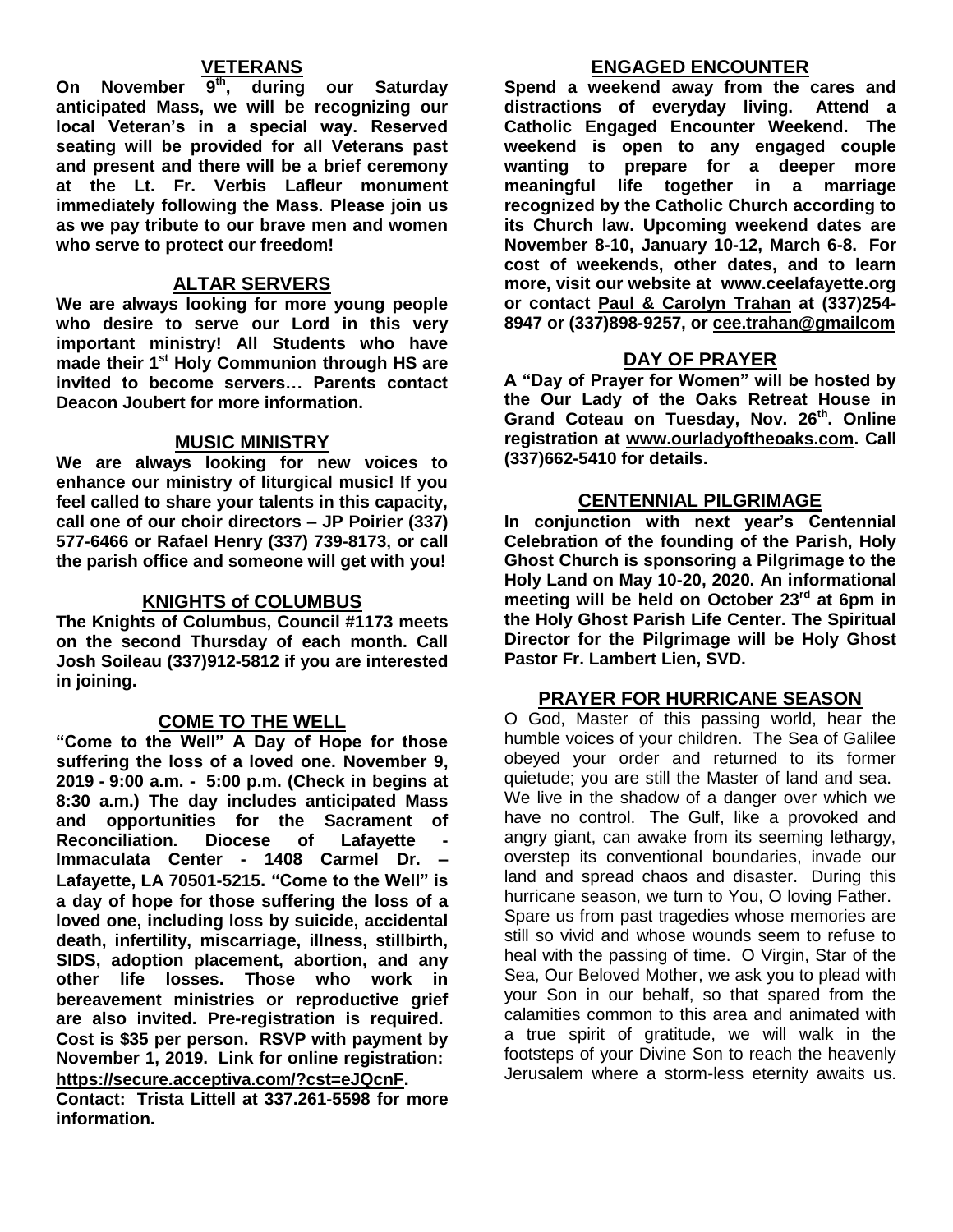## **EXTRA – ORDINARY MINISTERS**

#### **October 26/27**

**Saturday – 4:00pm** 

**Altar Servers:** Mark & Joseph Wilkes **Extra-ordinary Ministers of the Eucharist:**  Regena Stelly, Michelle Naquin, Didier Hargroder, Suzette Ellis, Alice Cormier **Reader:** Charlie Roy

#### **Sunday – 8:00am**

**Altar Servers:** Leigh Labrie, Beau & Ethan Stelly **Extra-ordinary Minister of the Eucharist:** Jane Roth, Rose Mariani, Janice Kidder **Reader:** Dwight & Christine Ledoux **10:00am**

**Altar Servers**: Sam Chachere, Hieu & Jacob Tran **Extra-Ordinary Ministers of the Eucharist:**

Pauk Briley, Cynthia Guidry, Cindy Prather, Martha Moise

**Reader:** Nancy Briley, Chris Briley **5:00pm** 

**Altar Servers:** Mark & Myles Collins **Extra-ordinary Ministers of the Eucharist:** Jim Lajack, Emily Thibodeaux, Brad & Sharon Ortego

**Reader:** Irene Soileau

### **OCS CORNER**

**The ANGEL APPEAL Drive for 2019-2020 is now underway! Gifts from our "angels" will allow the funding of a new sound system for the school gymnasium which will benefit school events, plays, and athletic competitions. Friends of Catholic education, please consider a gift in this effort to bless God's children at Opelousas Catholic.** 

**It is Homecoming Week for the Vikings! Family and friends in the community are invited to watch the parade on Thursday beginning at 5:00 pm down Union Street. Congratulations to Mrs. Rose Lalonde, the Grand Marshal of the parade! On Friday, the mass will be held at 9:10 am in St. Landry Catholic Church, and the game is set for 7:00 pm when the Vikings take on North Central at Donald Gardner Stadium. OCS especially encourages alumni to come home and participate in the "Spirit of Homecoming"!**